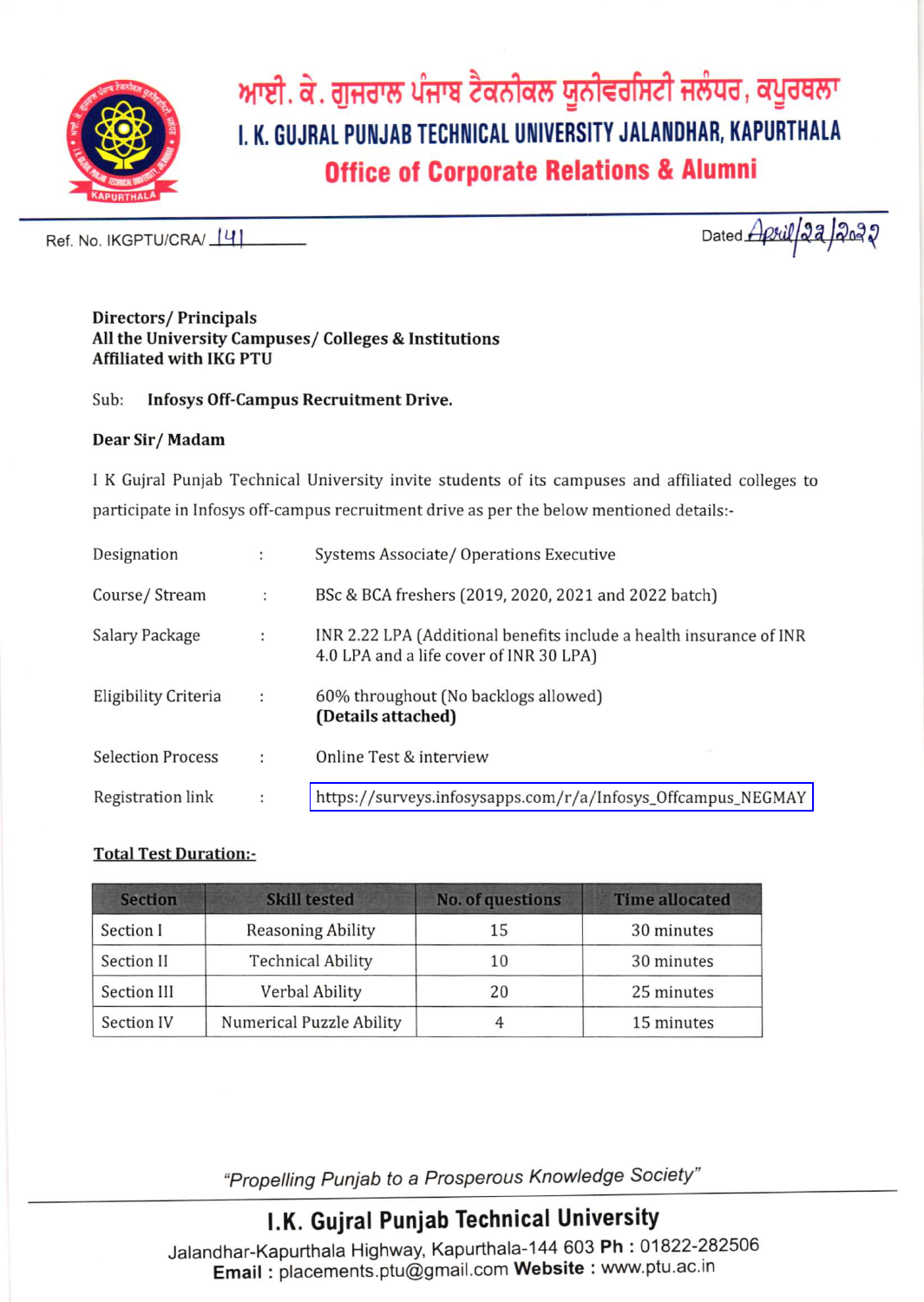

ਆਈ. ਕੇ. ਗੁਜਰਾਲ ਪੰਜਾਬ ਟੈਕਨੀਕਲ ਯੂਨੀਵਰਸਿਟੀ ਜਲੰਧਰ, ਕਪੂਰਥਲਾ I. K. GUJRAL PUNJAB TECHNICAL UNIVERSITY JALANDHAR, KAPURTHALA **Office of Corporate Relations & Alumni** 

Ref. No. IKGPTU/CRA/ 141

Dated Apsil/22/2022

You are requested to please direct the Training & Placement Officer of your College/Institute to circulate the information to all the concerned students. Last date of registration will be May 01, 2022.

For any queries you may call Dr. Mrigender Singh Bedi, Assistant Director (CR&A), IKGPTU @ +91-9478098076.

With profound regards,

**Deputy Director** 

(Corporate Relations & Alumni)

"Propelling Punjab to a Prosperous Knowledge Society"

## I.K. Gujral Punjab Technical University

Jalandhar-Kapurthala Highway, Kapurthala-144 603 Ph: 01822-282506 Email: placements.ptu@gmail.com Website: www.ptu.ac.in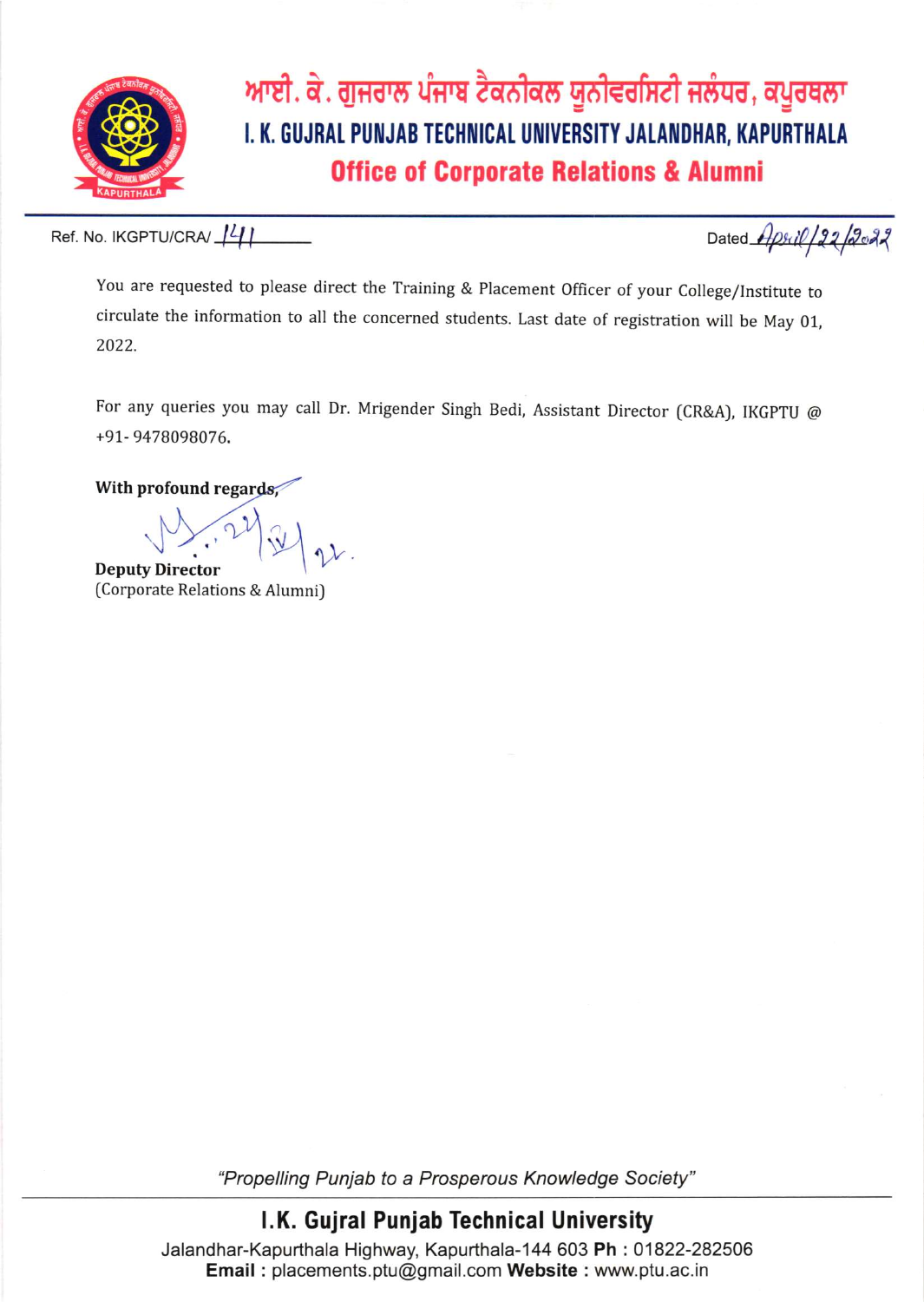

# **INFOSYS CAMPUS RECRUITMENT PROGRAM**

### **For the role of Operations Executive**

### **Eligibility criteria**

- 1. Bachelor of Computer Applications (BCA)
- 2. Bachelor of Science (BSc) graduates from all branches are eligible to apply.
- 3. Academic criteria for BCA and BSc graduates to apply are:
	- X Standard Minimum 60% or equivalent
	- XII Standard Minimum 60% or equivalent
	- Diploma (if applicable) Minimum 60% or equivalent
	- Graduation (BCA/BSc) Minimum 60% or equivalent.

All percentages/CGPA should be simple average for all subjects/semesters/years, including electives, optional subjects, additional subjects, practical subjects, and languages.

In case the candidate has completed both XII Standard and Diploma, the best of the two will be taken into consideration.

- 4. No active backlogs are allowed.
- 5. Candidates should not have participated in the Infosys Ltd and/or Infosys Group Company (such as – Infosys BPM) selection process in the last 6 months.

### **Calculating scholastic average for Infosys Recruitment Process**

Please follow the instructions shared below to calculate your scholastic average as per our requirements.

- We need simple average/aggregate percentages for education details of X Standard, XII Standard (if applicable), and Diploma which includes:
	- o All Languages
	- o Additional Subjects
	- o Practical
	- o Optional Subjects

The formula for calculating simple average/aggregate percentages is:

Total marks obtained in all subjects X 100

Total maximum marks for all subjects

Here is an example of how you can calculate a simple average/aggregate: